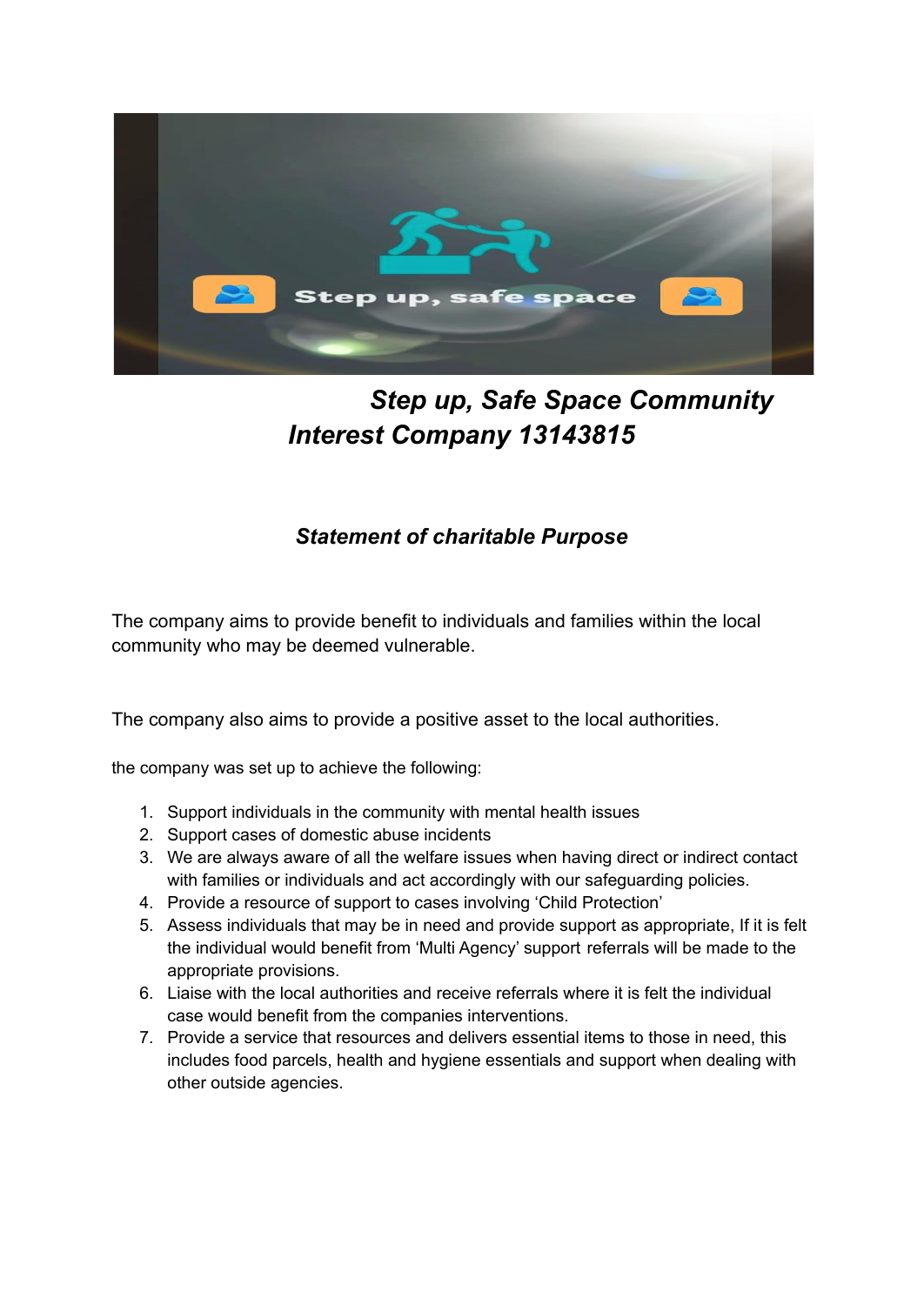The community will benefit by knowing there is support out there. This is vital especially at this time as we are going into another lockdown.

The community will benefit from having a provision that they can use without going through other agencies as individuals will be able to self-refer if they are struggling.

The support provided will be delivered by volunteers who have undergone the appropriate training that is needed in order to ensure needs are met.

*if the company makes any surplus it will be used for…*

- Supplies that will benefit the individuals being supported by the company
- Resourcing training materials for newly appointed volunteers

## **Practical purpose:**

Here at Step up, safe space we recognise the importance of looking after our own and others health and wellbeing. Step up, safe space was founded in November 2020 and became a registered Community Interest Company in January 2021. SUSS is a 'not for profit' organisation.

The director of SUSS Naomi Narey is passionate about promoting positive mental health and wellbeing outcomes.

Since the outbreak of the Coronavirus there has been a noticeable rise in poverty, stress, depression and overall uncertainty. The mental health services have always been overwhelmed with patients, now more than ever it was felt there was a need for a prevention facility which offers vulnerable individuals and families a source of support before the point of 'crisis' is reached. Our aims and objectives:

- Provide essential living items to those in need- items we can offer-Clothing, Baby items (nappies, wipes, formula etc) , hygiene essentials, food parcels.
- Provide a 'birthday bank' for families who are struggling financiallyproviding birthday gifts etc